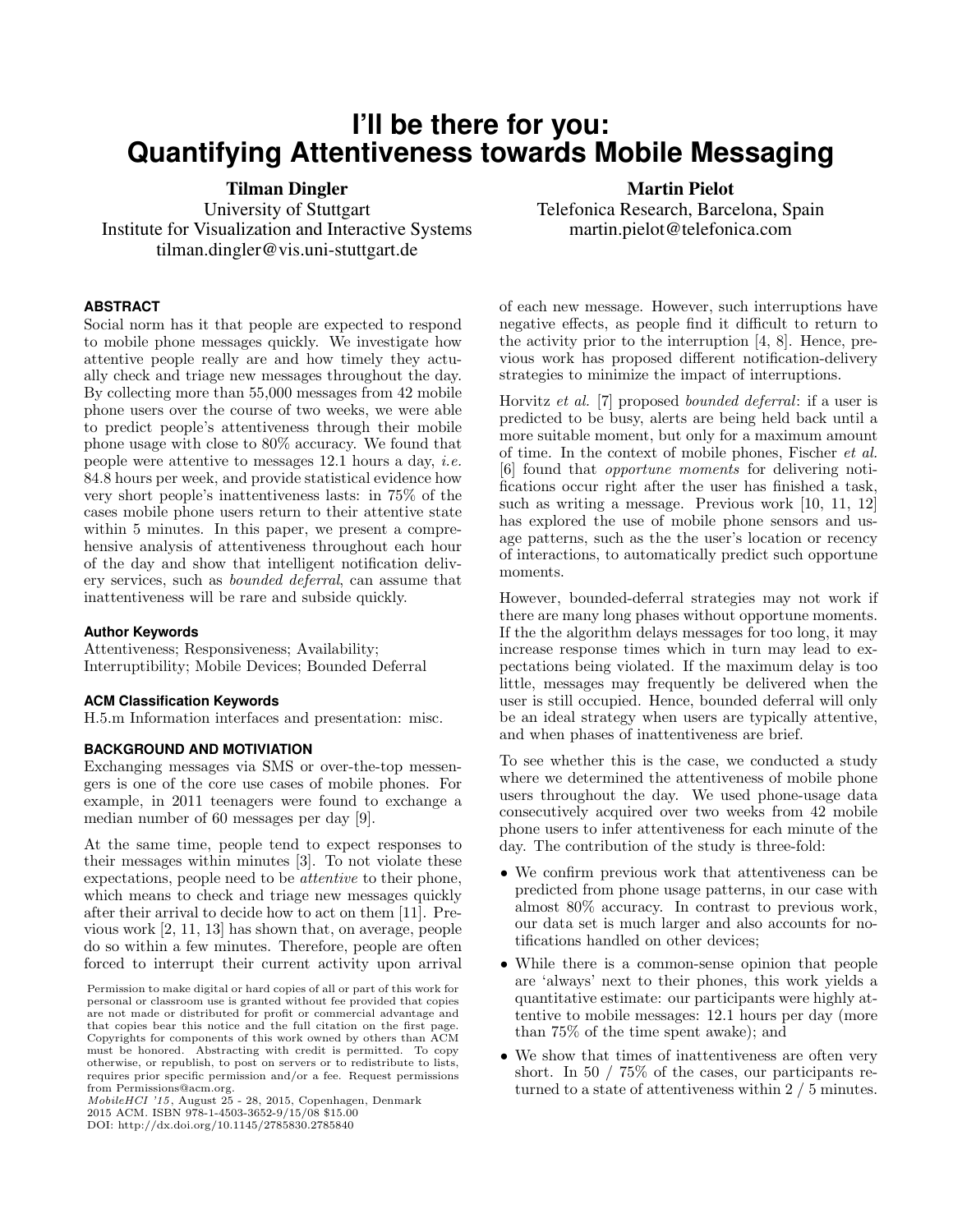This data supports that bounded-deferral is a viable strategy for the design of intelligent notification-delivery systems that aim to reduce the interruption of notifications.

## **DATA COLLECTION**

To collect the input for the model, we built an apparatus for data-collection. In July of 2014 it collected (1) when a message arrived, (2) how fast the user attended to it, and (3) contextual- and phone-usage data. We used this data to train a machine-learning algorithm, where the time until the user attended to messages served as ground truth, while the contextual- and phone-usage data served as features. Our data allowed us to compute the state of those features for each moment of the data collection phase. Once trained, we applied the algorithm to the contextual- and phone-usage data for each minute of the study. Thus, we filled the gaps for all those moments where users did not receive any messages: for each minute, we obtained a prediction of how fast a user would attend to a message at this time.

## **Participants**

The majority of the participants were recruited through a mailing list of a German university and a mailing list to announce user studies hosted by a large Spanish IT company. Hence, the sample represents German students and Spanish people with at least some basic interest in new technologies. 42 participants joined the study and left the application running for at least two weeks. Providing demographic information was voluntary. 45.2% of the participants reported to be male, 23.8% to be female, and 31% did not report their gender. The mean reported age was 28.7 years  $(SD = 5.9)$ .

#### **Measures**

Once the probe was installed and configured, a background service registered several sensor and event listeners, and started sending all events to a data server. This included the status of the screen (on/off), data from the proximity sensor, access to the notification center, the ringer mode, the app in foreground, and the incoming notifications.

To learn about incoming messages, we used the NotificationListenerService, which has been recently introduced with Android 4.3. Whenever a new message creates a notification, the listener fires a *notification-posted* event, which conveys the app to which the notification belongs. In contrast to previously proposed approaches to study notification activity, such as the *AccessibilityService* (e.g. [\[13\]](#page-4-4)), the NotificationListenerService also fires an event when a notification is removed, which includes instances where a message has been read on a different device. We created a filter that only kept notifications from messengers, and ignored all other types of notifications. Further, we filtered out notifications coming in while the corresponding app was in the foreground.

#### **Procedure**

To join the study, people had to download our app from Google Play. When first launched, it presented an informed consent form, which explained the background of the study, and what information would be collected. If consenting with the terms, the app helped the participant to go to the settings to grant the application special access to incoming notifications, and subsequently began logging notification-related activity. Participants received a 20 EUR Amazon gift card as compensation.

## **RESULTS**

Over the course of two weeks we collected 55,824 messages from 42 participants. Figure [1](#page-1-0) shows the number of messages received in total during the different hours of the day.



<span id="page-1-0"></span>Figure 1. Total number of notifications per hour of the day. For example, '0' indicates notifications arrived between 0:00 and 1:00 o'clock.

Participants received a mean number of  $66.8$  (Mdn  $=$ 40) messages per day. Figure [2](#page-1-1) illustrates the prevalence of messenger apps. With 77.7% of the messages, WhatsApp was by far the most popular messenger. Text messages only made up 1.8%. This could be expected, as in many European countries, WhatsApp has replaced SMS messages as primary way of exchanging messages.



<span id="page-1-1"></span>Figure 2. Messages per messenger service.

## **Attentiveness**

Once a message has been triaged - i.e. the recipient is aware of the message and has decided on whether to act on it or not at the current time -, the receiver's response highly depends on factors that are hard to model, such as the sender-receiver relationship, or the importance and urgency of the content. Additionally, messages in itself may be interruptive even without responding to them. Hence, we focused on modeling attentiveness rather than responsiveness.

Attending a message can be done in three ways: (1) via the notification center, which shows the sender and the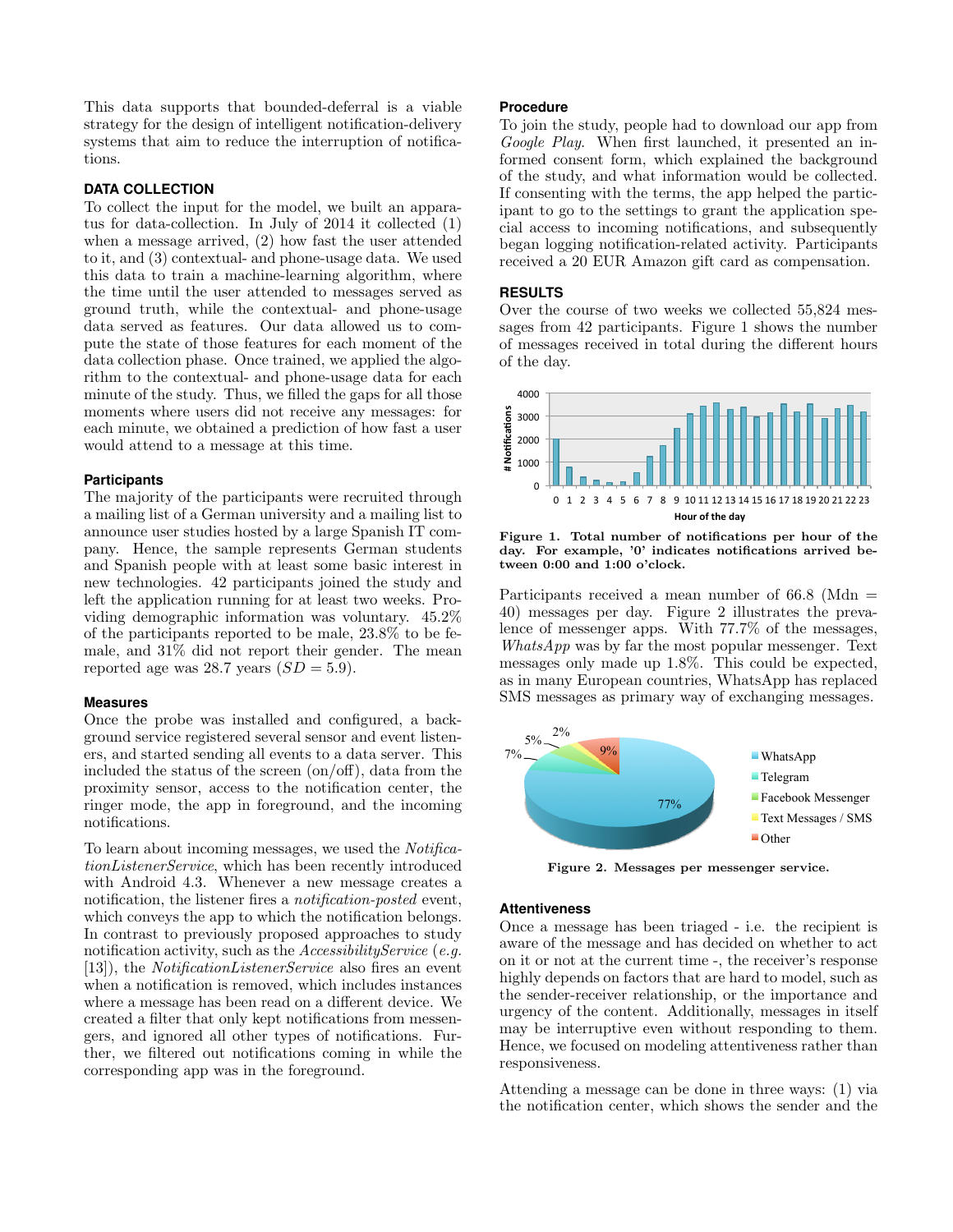first part – sometimes the full content – of the message, (2) opening the corresponding messenger application, or (3) by reading the message on another device.

In our data set, 38,180 (68.4%) messages were first attended to by being checked through the notification center. 14,134 (25.3%) of the messages were first attended to on another device, while the remaining 3,510 (6.3%) messages were first attended to by opening the corresponding messenger application. Participants attended messages within a median time of 2.08 minutes. 25% of the messages were attended to within 12.0 seconds, 75% within 12.3 minutes, and 95% within 80.0 minutes.

A Kruskal Wallis test revealed significant differences in how fast messages were attended to depending on how this was done  $(\mathcal{X}^2(2) = 2505.139, p < 0.001)$ . Pairwise Bonferroni-corrected Mann-Whitney tests showed that messages were attended to faster through the app  $(Mdn = 0.47 \text{ min}, p < .001)$  or another device  $(Mdn = )$ 0.75 min,  $p < .001$ ) than through the notification center  $(Mdn = 3.2 \text{ min}).$ 

### **Inferring Attentiveness from Phone-Usage Patterns**

Only looking at received messages would result in a sparse sample set. Since we were interested in people's attentiveness for each minute of the day we filled these gaps by predicting attentiveness through a machinelearning model, which we previously described in [\[11\]](#page-4-2). The model uses 16 features derived from the mobile phone, namely: the screen status (on/off) and when it last changed, the status of the proximity sensor (screen covered / not covered) and when it last changed, the time since the phone was last unlocked, the time since the last message arrived, the number of pending messages, the time since the user last opened the notification center, the hour of the day, the day of the week, and the ringer mode.

We used the median delay (2.08 min.) between arrival and attending a message for classifying attentiveness: we labeled users attentive when they triaged messages within these 2.08 minutes, otherwise they were labeled as non-attentive. We evaluated different classifiers and achieved best results with Random Forests: 79.29% accuracy and  $\kappa = .586$ . Precision and recall for being attentive were .771 and .828 respectively.

## **Attentiveness Throughout the Day**

We used this model to computationally estimate the times that people were attentive throughout the day. Therefore, we stepwise iterated through all sensors and computed the state of each of the features for the beginning of each minute of the day, which resulted in 86,400 states per day. For each of these states, we then ran the classifier and predicted the participant's attentiveness.

On average, participants were predicted to be attentive to messages 50.5%  $SD = 14.6\%$  of the full 24-hours of the day. The quartiles were  $40\%$  ( $1^{st}Q$ ),  $49\%$  (median), and 55\%  $(3^{rd}Q)$ .

Hence, for 12.1 hours per day or 84.8 hours per week, the majority of the participants attended to messages within 2 minutes after arrival. This corresponds to 75.8% of the hours typically spent awake, assuming an average of 8 hours of sleep.

Figure [3](#page-2-0) shows the average attentiveness during the seven days of the week. There was a significant difference  $(F(6, 20802) = 41.07, p < .001)$  between the days of the week: a series of Bonferroni-corrected pair-wise ttests showed that there were statistically significant differences between the weekdays and the days of the weekend (level of significance at least  $p < .001$ ): participants were significantly more attentive to messages during the week (Mon - Fri) than during the weekend (Sat, Sun). During the week, participants were predicted to be attentive 62% to 67% of the day, whereas on the weekend these numbers dropped to 50% and 45% .



<span id="page-2-0"></span>Figure 3. Average attentiveness by day. The dash indicates the median, the diamond the mean level of attentiveness. A value of e.g. 12 indicates that, on average, users are attentive to messages during 12 hours of the given day.

Figure [4](#page-3-0) shows the average attentiveness during the hours of the day. The median predicted attentiveness ranges from 0% at 4:00 to a maximum of 83% at 21:00 o'clock. Here we found significant differences  $(F(23, 20875) = 189.6, p < .001)$  as well:

Attentiveness was highest during the evening, that is, between 18:00 and 21:00 o'clock. With a median attentiveness of at least 80%, it was significantly higher than during the rest of the day (all pair-wise comparisons at least  $p < .01$ , Bonferroni-corrected).

Further, we found a statistically significant difference between night time (0:00 - 8:00 o'clock) and day time (10:00 - 23:00 o'clock) (all pair-wise comparisons at least  $p < .001$ , Bonferroni-corrected). As expected, during nights and early mornings, median attentiveness was always below 50%, whereas during the day, median attentiveness was always above 67%.

Next, we analyzed the durations where participants were predicted not to be attentive to messages. Computing the quartiles, participants were predicted to be in an attentive state again after 1, 2, and 5 minutes, in 25%, 50%, and 75% of the cases respectively. This indicates that most of the time when entering a state of not being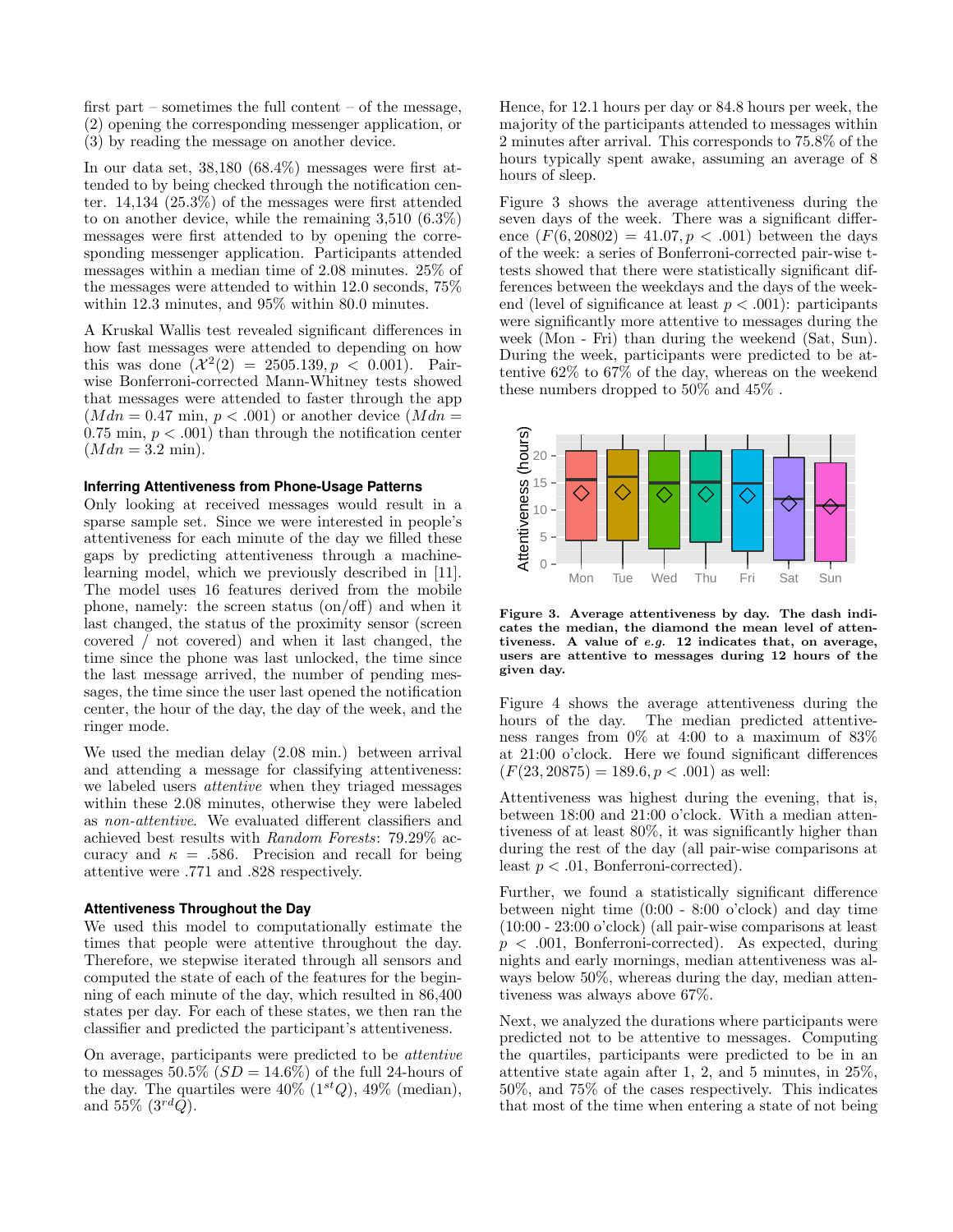

<span id="page-3-0"></span>Figure 4. Average attentiveness by hour. The dash indicates the median, the cross the mean level of attentiveness. A value of .50 indicates that, on average, users would attend to messages within 2 minutes in 50% of the cases at a given hour.

attentive to messages, participants returned to a state of attentiveness after a few minutes.

#### **DISCUSSION**

In summary, our data shows that people are attentive to messages 12.1 hours of the day, attentiveness is higher during the week than on the weekend, people are more attentive during the evening, and when being inattentive, people return to attentive states within 1-5 minutes in the majority (75% quantile) of the cases.

Avrahami and Hudson [\[1\]](#page-4-11) developed statistical models to predict users' responsiveness to incoming messages and the likelihood of receivers responding to messages within a certain time period. Although they used some of the same features, their algorithm was limited to Desktop usage not taking into account people's messaging behavior while being mobile and throughout the entire day. Other previous work has quantified the time between the arrival and acting on messages / notifications with 6 minutes (average) for replying to SMS [\[2\]](#page-4-3), 6 minutes (median) for attending to messages [\[11\]](#page-4-2), and 30 seconds (median) until a notifications is clicked (if it is clicked) [\[13\]](#page-4-4). With 2 minutes median delay until attending to messages, our work is in line with these findings, and stresses that people usually attend to messages promptly. However, previous studies only report measures of central tendency. Our study advances these findings by providing an estimation of attentiveness throughout the day - hence providing insights into when people are more or less attentive and how long phases of inattentiveness last.

Our findings of 12 hours per day exceed findings by Dey et al. [\[5\]](#page-4-12), who reported in 2011 that, when phones were turned on, users kept them within arm's reach 53% and in the same room for 88% of the time. Our findings show that keeping the phone close also translates to attending to new messages promptly for large parts of the day.

As pointed out by Church and de Oliveira [\[3\]](#page-4-1), people have high expectations towards the responsiveness of their conversation partners in mobile messaging. Hence, strategies to deliver notifications in opportune moments [\[7,](#page-4-7) [8,](#page-4-6) [10,](#page-4-9) [12\]](#page-4-10), like bounded-deferral, which may delay the delivery of messages, can only work without violating expectations if there is a sufficient number such moments. Our findings suggest that this is the case: our participants were attentive for large parts of their awake time and phases of estimated non-attentiveness during daytime typically lasted for only 1-5 minutes. Hence, in most cases, there will be enough opportune moments sufficiently stacked together. However, whether these moments are truly *opportune moments*, or whether people just give their phones priority over other activities, such as meetings or being out with friends, remains an open question.

The main limitation of the reported results is the fact that the analysis is based on predicted attentiveness. This may cause our model to over-represent instances of activity, where people are typically not active, which might, e.g., result in overly high predictions of attentiveness during nighttime. Further, as the model might alternate between predictions, it may cause our analysis to underestimate the duration of non-attentiveness.

## **CONCLUSIONS**

This work provides quantitative evidence regarding mobile phone users' attentiveness to messages. Our results show that people are highly attentive to messages during 73.5% of their wake hours and that phases of inattentiveness typically only last for a few minutes.

For designers, this means that any method for intelligent notification delivery can assume a generally high level of attentiveness of mobile phone users. Hence, the concept of bounded deferral would work well in 75% of the cases with a bound of 5 minutes.

Future work needs to focus on gaining a better understanding of the underlying causes, such as social pressure and positive reward loops, and on how we can overcome these to create spaces where phone users can happily retreat to feeling free to think and reflect.